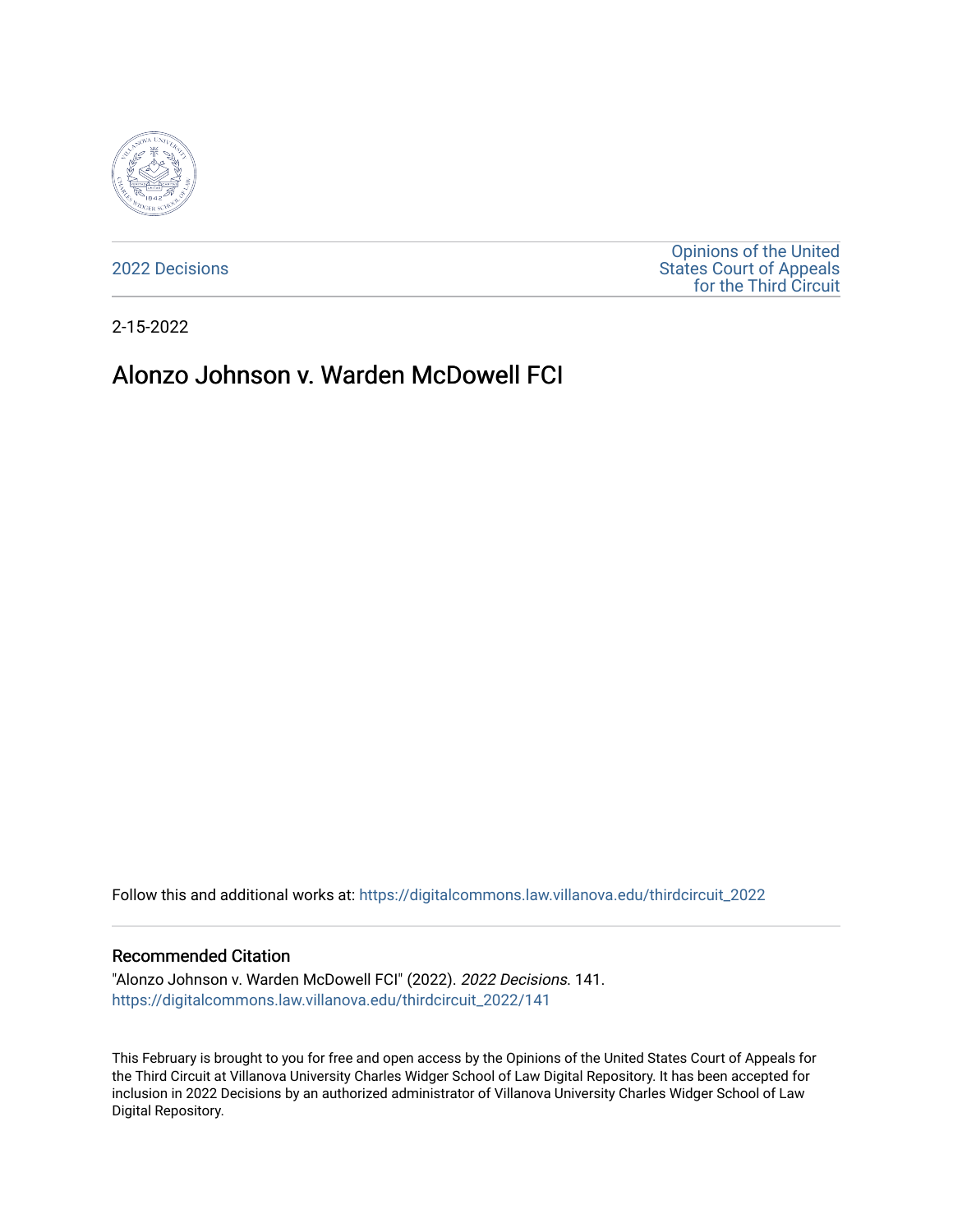## **NOT PRECEDENTIAL**

## UNITED STATES COURT OF APPEALS FOR THE THIRD CIRCUIT

\_\_\_\_\_\_\_\_\_\_\_\_\_\_\_\_

No. 20-3595  $\overline{\phantom{a}}$ 

### ALONZO LAMAR JOHNSON,

Appellant

v.

WARDEN MCDOWELL FCI; THE ATTORNEY GENERAL OF THE COMMONWEALTH OF PENNSYLVANIA

 $\overline{\phantom{a}}$ 

Appeal from the United States District Court for the Western District of Pennsylvania (D.C. Civil Action No. 2-16-cv-01250) Magistrate Judge: Honorable Lisa Pupo Lenihan

 $\overline{\phantom{a}}$ 

Submitted under Third Circuit LAR 34.1(a) on January 14, 2022

Before: AMBRO, BIBAS, and ROTH, Circuit Judges

(Opinion filed: February 15, 2022)

 $\overline{\phantom{a}}$ 

OPINION\*  $\frac{1}{2}$  , where  $\frac{1}{2}$  , where  $\frac{1}{2}$ 

<sup>\*</sup> This disposition is not an opinion of the full Court and, under I.O.P. 5.7, is not binding precedent.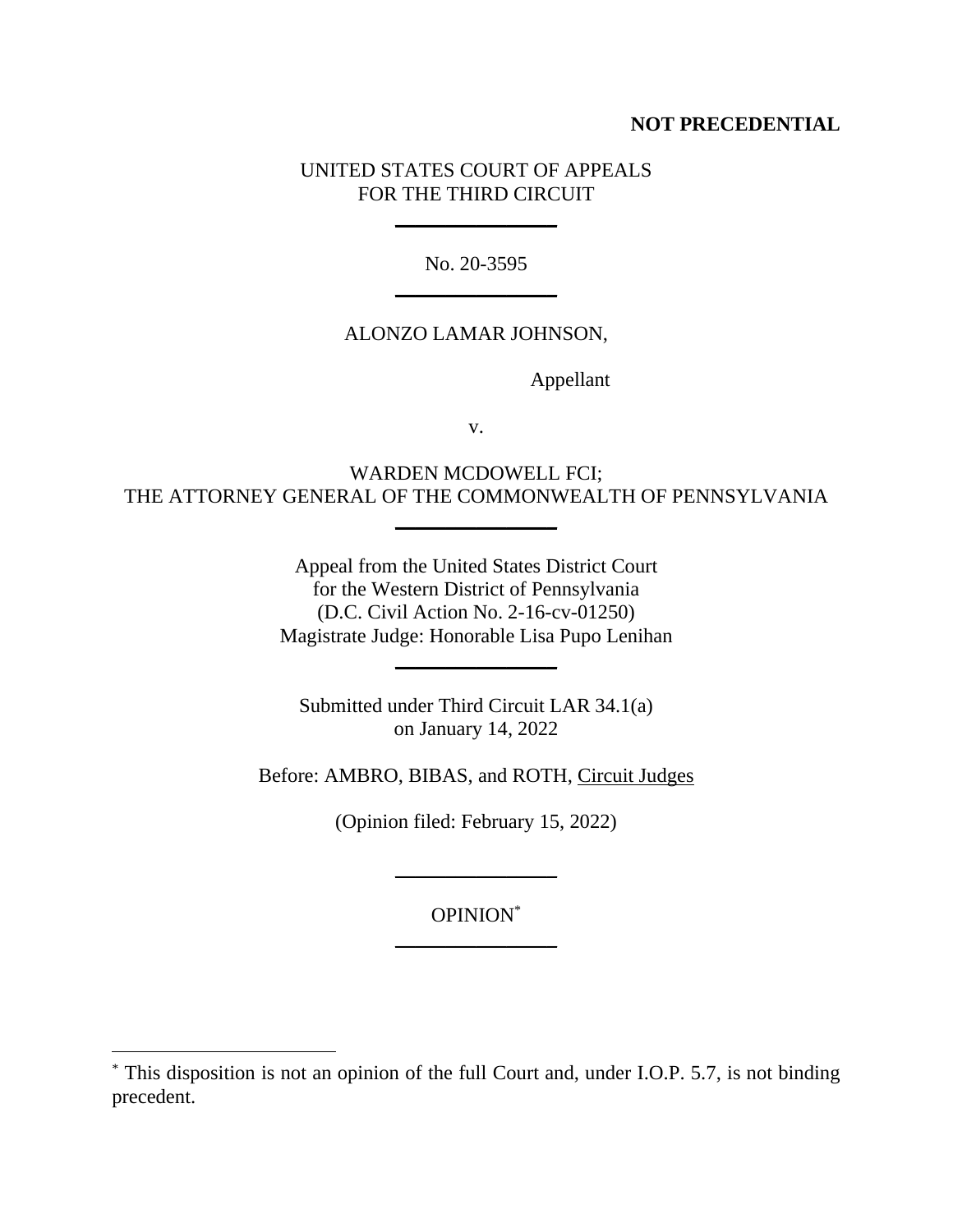#### ROTH, Circuit Judge

Pittsburgh police arrested Alonzo Johnson for drug-related crimes on April 5, 2007. He was released from custody the next day and remained free until September 2009, when he was arrested on federal drug charges. He has been in primary federal custody ever since. In April 2010, Johnson was found guilty on the state charges. In July 2010, the state court sentenced him to a three-to-six-year term of imprisonment. Following Pennsylvania Post-Conviction Relief Act proceedings, the state court resentenced Johnson in April 2013 to the same three-to-six-year term, crediting to him the 1,018 days he spent in custody between his original sentence and his new sentence. Then, in July 2013, Johnson was sentenced to 300 months on his federal charges. Fifteen months of the federal sentence were to be served concurrently with the state sentence.

Johnson then petitioned for a writ of habeas corpus under 28 U.S.C. § 2254. The District Court dismissed Johnson's petition for lack of jurisdiction, but we vacated and remanded for the District Court to determine whether Johnson was in state custody when he filed his petition.<sup>1</sup> Following an evidentiary hearing, the District Court concluded that Johnson was not in the custody of the Commonwealth of Pennsylvania when he filed his petition on August 15, 2016.

<sup>1</sup> *See Johnson v. Warden McDowell FCI*, 796 F. App'x 73 (3d Cir. 2019).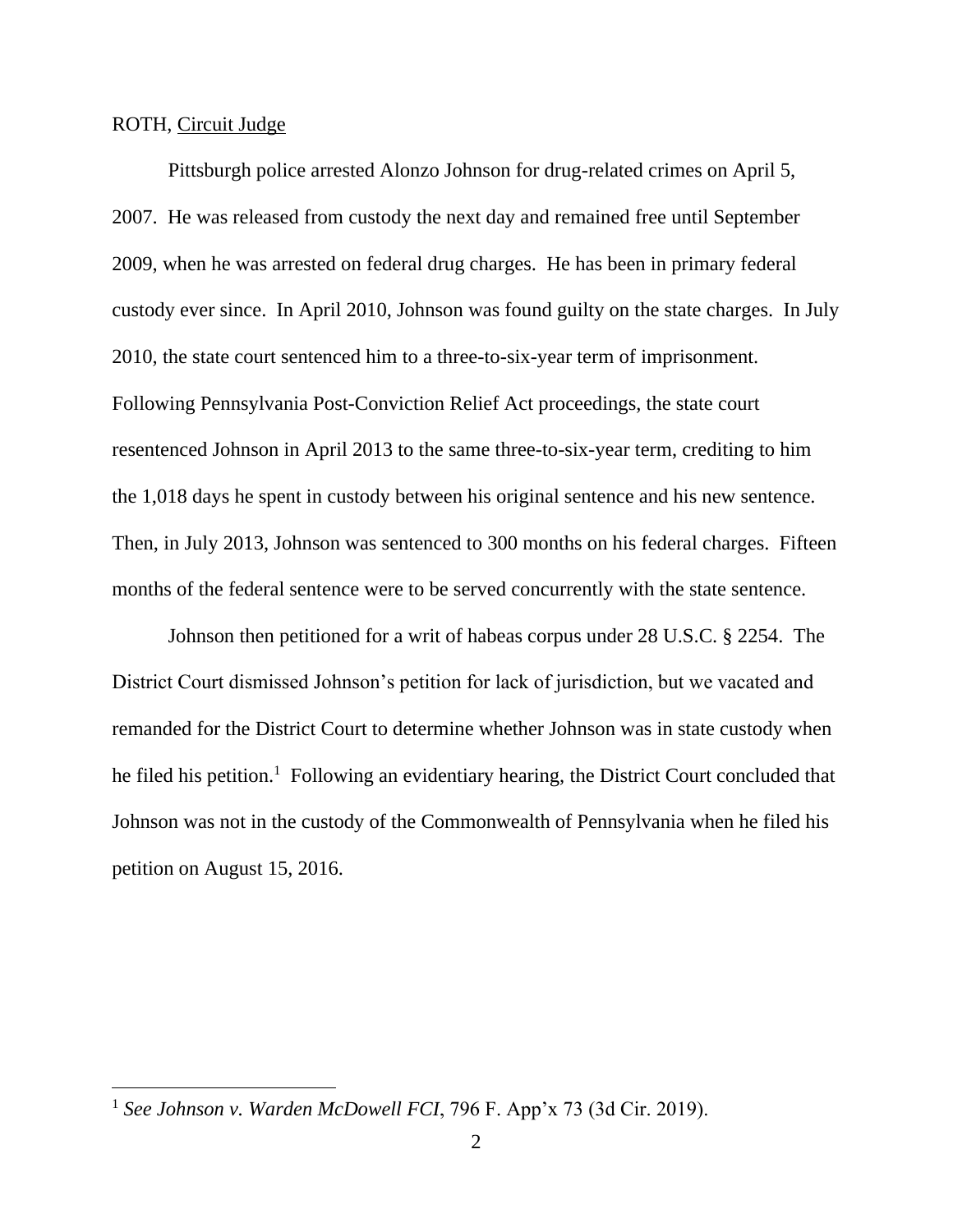Our analysis focuses on whether Johnson was in state custody when he petitioned for a writ of habeas corpus under 28 U.S.C. § 2254. "That provision, a postconviction remedy in federal court for state prisoners, provides that a writ of habeas corpus is available to 'a person in custody pursuant to the judgment of a State court' if that person 'is in custody in violation of the Constitution or laws or treaties of the United States."<sup>3</sup> The Supreme Court has explained that a person no longer serving a sentence imposed by a state court "cannot bring a federal habeas petition directed" at that conviction.<sup>4</sup> Thus, if Johnson was no longer in the custody of the Commonwealth of Pennsylvania when he petitioned for Section 2254 habeas relief on August 15, 2016, the District Court could not exercise jurisdiction over his petition.

Evidence presented at the District Court's June 16, 2020, hearing resolves the

matter.<sup>5</sup> A Pennsylvania Department of Corrections Records Specialist testified that

<sup>&</sup>lt;sup>2</sup> The District Court had subject-matter jurisdiction under 28 U.S.C. §§ 2241 and 2254. The Magistrate Judge presided by consent under 28 U.S.C. § 636(c). We exercise jurisdiction under 28 U.S.C. §§ 1291 and 2253. "We review the District Court's dismissal of a habeas petition on jurisdictional grounds *de novo*." *Piasecki v. Court of Common Pleas, Bucks Cnty., PA*, 917 F.3d 161, 165 n.18 (3d Cir. 2019).

<sup>3</sup> *Lackawanna Cnty. Dist. Att'y v. Coss*, 532 U.S. 394, 399 (2001) (quoting 28 U.S.C. §  $2254(a)$ ).

<sup>4</sup> *Id.* at 401.

<sup>&</sup>lt;sup>5</sup> We note with concern the haphazard record-keeping of the Pennsylvania Department of Corrections, which led to much confusion in this matter. The Department of Corrections has an obligation to properly record state prisoner's sentences. We share the same concern as the District Court, which noted that it believed Johnson "simply fell through the cracks until the issue with his sentence was brought to light through this case." Appx. 11.We urge the Department of Corrections to make strong efforts to ensure accurate and timely record-keeping.